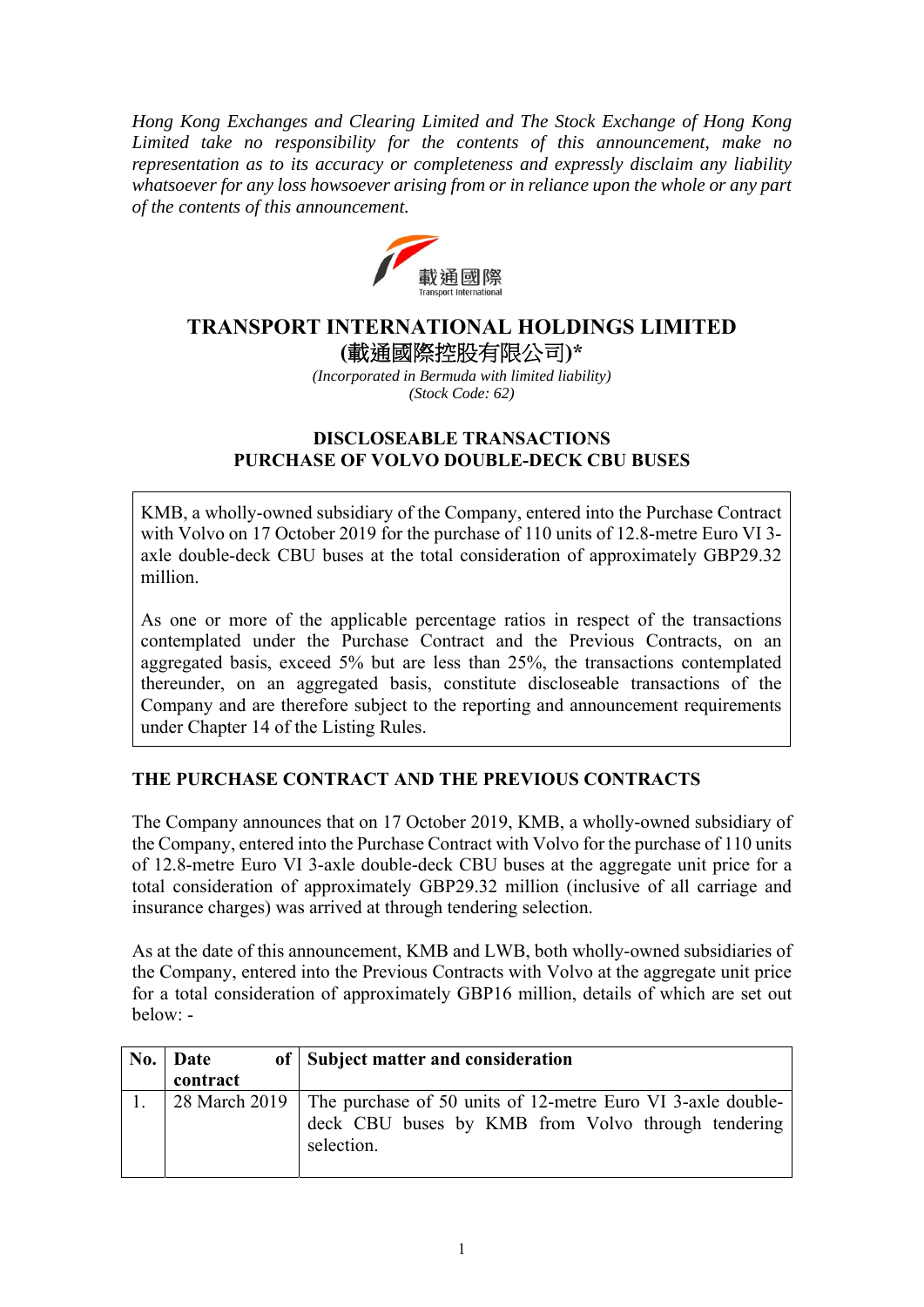| No. | Date<br>of            | <b>Subject matter and consideration</b>                                                                                                                                                                                                                                                                                                                   |
|-----|-----------------------|-----------------------------------------------------------------------------------------------------------------------------------------------------------------------------------------------------------------------------------------------------------------------------------------------------------------------------------------------------------|
|     | contract              |                                                                                                                                                                                                                                                                                                                                                           |
| 2.  | 18<br>October<br>2018 | The purchase of 10 units of 12-metre Euro VI 3-axle double-<br>deck CBU buses by LWB from Volvo through tendering<br>selection.                                                                                                                                                                                                                           |
| 3.  | 30 July 2018          | The purchase of 2 prototype units of 12-metre Euro VI 3-axle<br>double-deck CBU buses by KMB from Volvo.<br>KMB, Volvo and Volvo Bus Hong Kong Limited entered into a<br>novation agreement dated 24 September 2018, pursuant to which<br>Volvo novated its rights and obligations in and under this<br>previous contract to Volvo Bus Hong Kong Limited. |

### **Payment terms**

The consideration in respect of each of the Purchase Contract and the Previous Contracts no. 1 and 2 is payable in cash in three instalments, with (i) 10% of which being payable as deposit within fourteen business days from the signing of the Purchase Contract, the Previous Contracts no. 1 or 2 (as the case may be); (ii) half of the unit price being payable as further deposit within fourteen business days from the date of shipment of each of the assembled unit; and (iii) the balance being payable within fourteen business days after the completion of quality audit, satisfactory inspection and issuance of fitness certification in respect of each assembled unit in accordance with the applicable laws and regulations.

The consideration in respect of the Previous Contract no. 3 is payable in cash in two instalments, with (i) down payment upon execution of the contract; and (ii) upon the expiry of the test period, either return to Volvo the CBU bus or finalise the purchase of the CBU bus by paying the remaining balance of the contract price for each CBU bus to Volvo.

Such payments are being funded by the general working capital and banking facilities of KMB and LWB (in respect of Previous Contract no. 2).

### **Payment guarantee**

In respect of each of the Purchase Contract and the Previous Contracts nos. 1 and 2, a guarantee was given in favour of KMB and LWB (in respect of Previous Contract no. 2) up to but not exceeding an aggregate of 10% of the total consideration under the Purchase Contract or the Previous Contracts no. 1 or 2 (as the case may be).

#### **REASONS FOR AND BENEFITS OF THE TRANSACTIONS**

The transactions under the Purchase Contract and the Previous Contracts were entered into in the ordinary and usual course of business of the Group and as part of its continuing initiative to replace retiring buses and to enhance the service quality of KMB and LWB.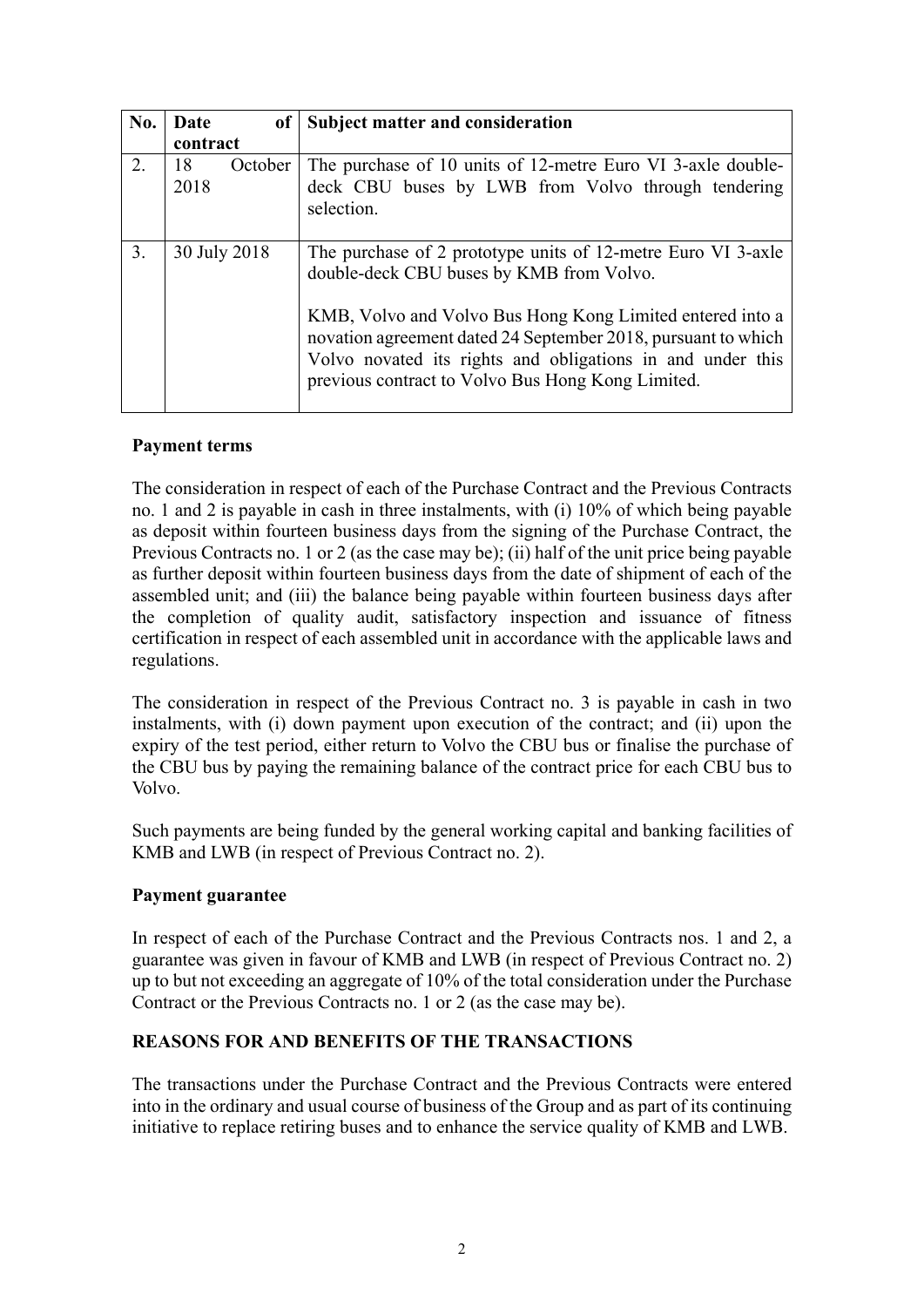The Directors believe that the terms of the Purchase Contract and the Previous Contracts are fair and reasonable and in the interests of the Company and its shareholders as a whole.

## **IMPLICATIONS UNDER THE LISTING RULES**

As one or more of the applicable percentage ratios in respect of the transactions contemplated under the Purchase Contract and the Previous Contracts, on an aggregated basis, exceed 5% but are less than 25%, the transactions contemplated thereunder, on an aggregated basis, constitute discloseable transactions of the Company and are therefore subject the reporting and announcement requirements under Chapter 14 of the Listing Rules.

### **GENERAL INFORMATION**

The principal activities of the Group are the operation of both franchised and nonfranchised public transportation, property holdings and development. KMB and LWB are principally engaged in franchised public bus services in Hong Kong.

Volvo is a major Swedish bus manufacturer and also a major supplier of double-deck buses in the Hong Kong bus market.

To the best of the Directors' knowledge, information and belief, having made all reasonable enquiries, Volvo and its ultimate beneficial owners are third parties independent of the Company and its connected persons.

## **DEFINITIONS**

In this announcement, the following expressions have the meanings set out below unless the context requires otherwise: -

| "Board"                        | the board of Director(s)                                                                                                                                                              |
|--------------------------------|---------------------------------------------------------------------------------------------------------------------------------------------------------------------------------------|
| "business day(s)"              | Hong Kong business $day(s)$                                                                                                                                                           |
| "CBU"                          | Completely Built Up                                                                                                                                                                   |
| "Company"                      | Transport International Holdings Limited, a company<br>incorporated in Bermuda with limited liability and the<br>shares of which are listed on the Stock Exchange<br>(Stock Code: 62) |
| "Director(s)"                  | the director(s) of the Company                                                                                                                                                        |
| "discloseable"<br>transaction" | a discloseable transaction under Chapter 14 of the<br><b>Listing Rules</b>                                                                                                            |
| " $GBP"$                       | British Pound Sterling, the lawful currency of the<br>United Kingdom of Great Britain and Northern<br>Ireland                                                                         |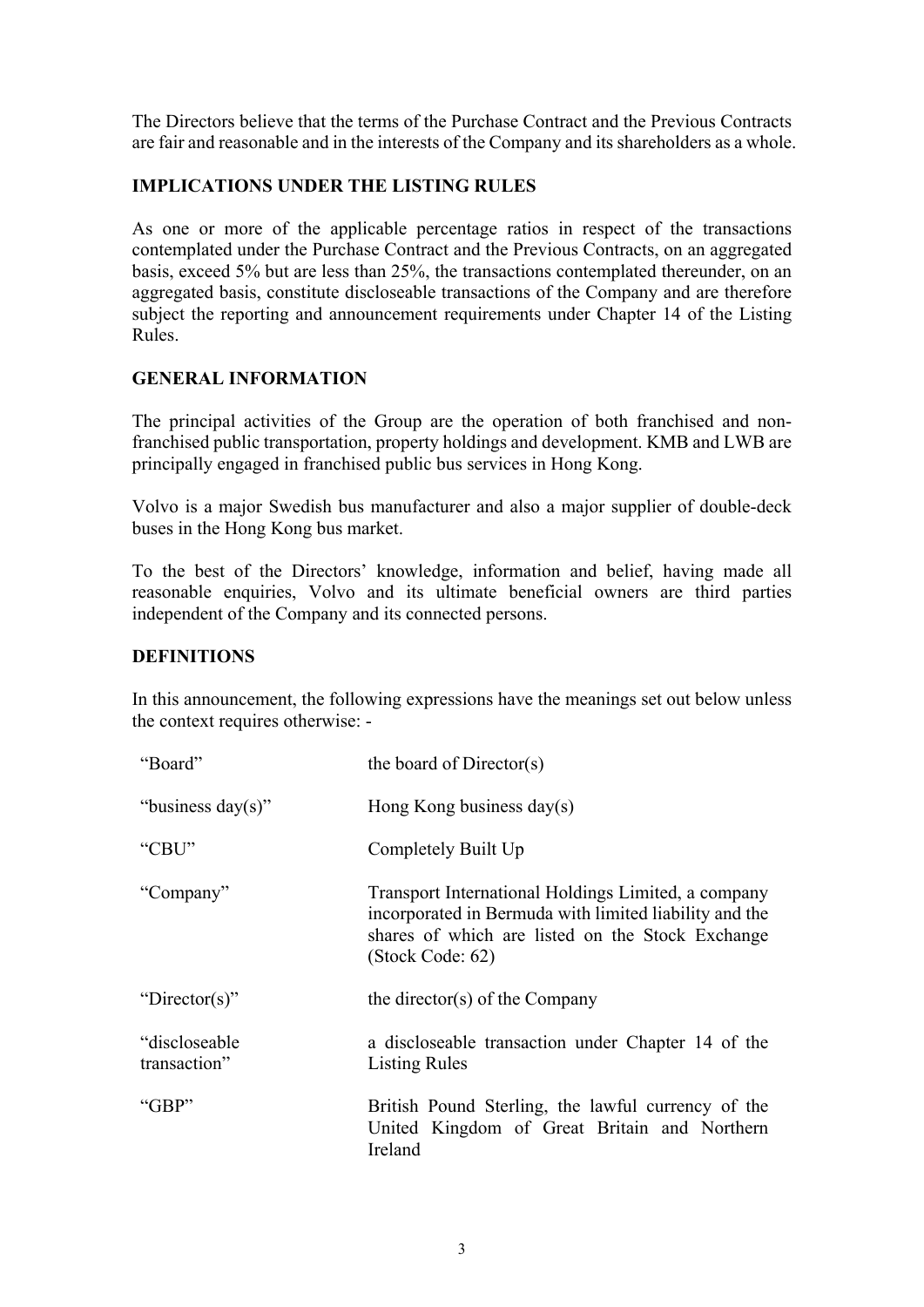| "Group"                   | the Company and its subsidiaries                                                                                                                                                                                                                                                                                                                                                                                                                                                                                                                                                                              |
|---------------------------|---------------------------------------------------------------------------------------------------------------------------------------------------------------------------------------------------------------------------------------------------------------------------------------------------------------------------------------------------------------------------------------------------------------------------------------------------------------------------------------------------------------------------------------------------------------------------------------------------------------|
| "Hong Kong"               | the Hong Kong Special Administrative Region of the<br><b>PRC</b>                                                                                                                                                                                                                                                                                                                                                                                                                                                                                                                                              |
| "KMB"                     | The Kowloon Motor Bus Company (1933) Limited, a<br>wholly-owned subsidiary of the Company                                                                                                                                                                                                                                                                                                                                                                                                                                                                                                                     |
| "Listing Rules"           | the Rules Governing the Listing of Securities on the<br><b>Stock Exchange</b>                                                                                                                                                                                                                                                                                                                                                                                                                                                                                                                                 |
| "LWB"                     | The Long Win Bus Company Limited, a wholly-<br>owned subsidiary of the Company                                                                                                                                                                                                                                                                                                                                                                                                                                                                                                                                |
| "PRC"                     | the People's Republic of China                                                                                                                                                                                                                                                                                                                                                                                                                                                                                                                                                                                |
| "Previous Contract(s)"    | collectively, (i) the purchase contract dated 30 July<br>2018 entered into between KMB and Volvo for the<br>purchase of 2 prototype units of 12-metre Euro VI 3-<br>axle double-deck CBU buses; (ii) the purchase<br>contract dated 18 October 2018 entered into between<br>LWB and Volvo for the purchase of 10 units of 12-<br>metre Euro VI 3-axle double-deck CBU buses; and<br>(iii) the purchase contract dated 28 March 2019<br>entered into between KMB and Volvo for the purchase<br>of 50 units of 12-metre Euro VI 3-axle double-deck<br>CBU busesand "Previous Contract" means any one of<br>them |
| "Purchase Contract"       | the purchase contract dated 17 October 2019 entered<br>into between KMB and Volvo for the purchase of 110<br>units of 12.8-metre Euro VI 3-axle double-deck CBU<br>buses from Volvo                                                                                                                                                                                                                                                                                                                                                                                                                           |
| "Stock Exchange"          | The Stock Exchange of Hong Kong Limited                                                                                                                                                                                                                                                                                                                                                                                                                                                                                                                                                                       |
| "Volvo"                   | Volvo Bus Corporation, a company incorporated in<br>Sweden with limited liability                                                                                                                                                                                                                                                                                                                                                                                                                                                                                                                             |
| $\cdot \cdot \cdot \cdot$ | per cent                                                                                                                                                                                                                                                                                                                                                                                                                                                                                                                                                                                                      |
|                           | By order of the Board<br>Lana Woo                                                                                                                                                                                                                                                                                                                                                                                                                                                                                                                                                                             |

Hong Kong, 17 October 2019

*Company Secretary*